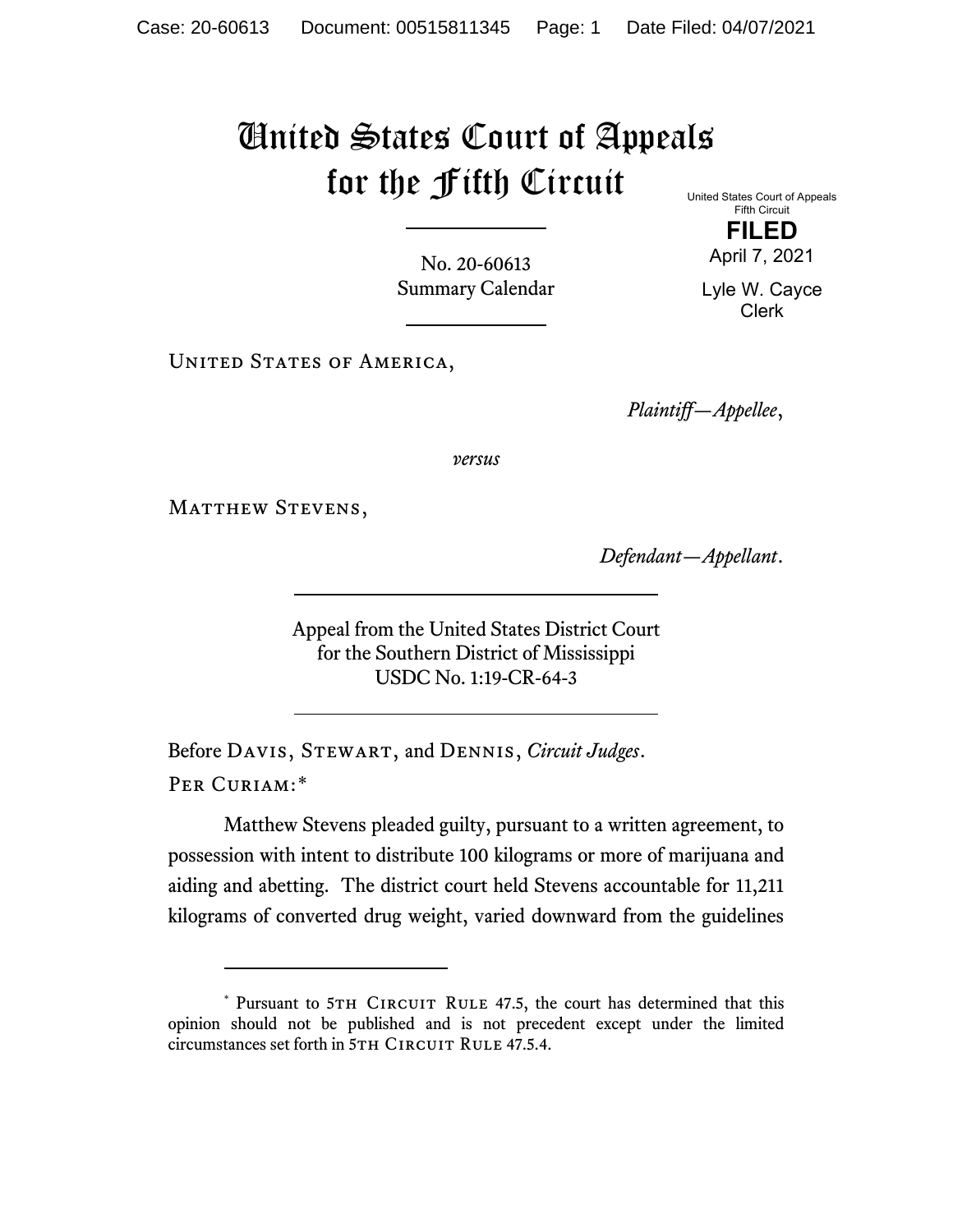## No. 20-60613

range, and sentenced Stevens to 108 months of imprisonment and to five years of supervised release. Stevens has appealed, challenging the district court's drug quantity calculation.

We review the district court's interpretation and application of the sentencing guidelines de novo and its findings of fact for clear error. *United States v. Lord*, 915 F.3d 1009, 1017 (5th Cir. 2019). The district court's drug quantity calculation is a factual determination that this court will not set aside "unless it was implausible in light of the whole record." *United States v. Kearby*, 943 F.3d 969, 974 (5th Cir. 2019), *cert. denied*, 140 S. Ct. 2584 (2020).

Stevens argues that the district court erred in calculating the amount of Tetrahydrocannabinol (THC) he was accountable for because the Drug Enforcement Administration's (DEA) test results lacked sufficient indicia of reliability. The DEA's lab reports reflected that the gummies and vape cartridges attributable to Stevens contained mixtures that included THC. The findings of a lab report are generally considered to have sufficient indicia of reliability for consideration at sentencing. *United States v. Dinh*, 920 F.3d 307, 313-14 (5th Cir. 2019). In the absence of rebuttal evidence, the district court was free to extrapolate the drug quantity from the representative samples set forth in the report. *See id.* Further, the district court correctly used the 1:167 converted drug weight ratio that applies to THC to compute the quantity of drugs for which to sentence Stevens. *See United States v. Koss*, 812 F.3d 460, 467-69, 471 (5th Cir. 2016); U.S.S.G. § 2D1.1, comment. (n.8).

Even if we assumed that the district court's drug quantity calculation was in error, the putative error was harmless. The district court was clear about its reason for a downward variance and stated that even if it had erred in the application of the Guidelines or in its calculation, it would have imposed the same sentence. *See United States v. Richardson*, 676 F.3d 491,